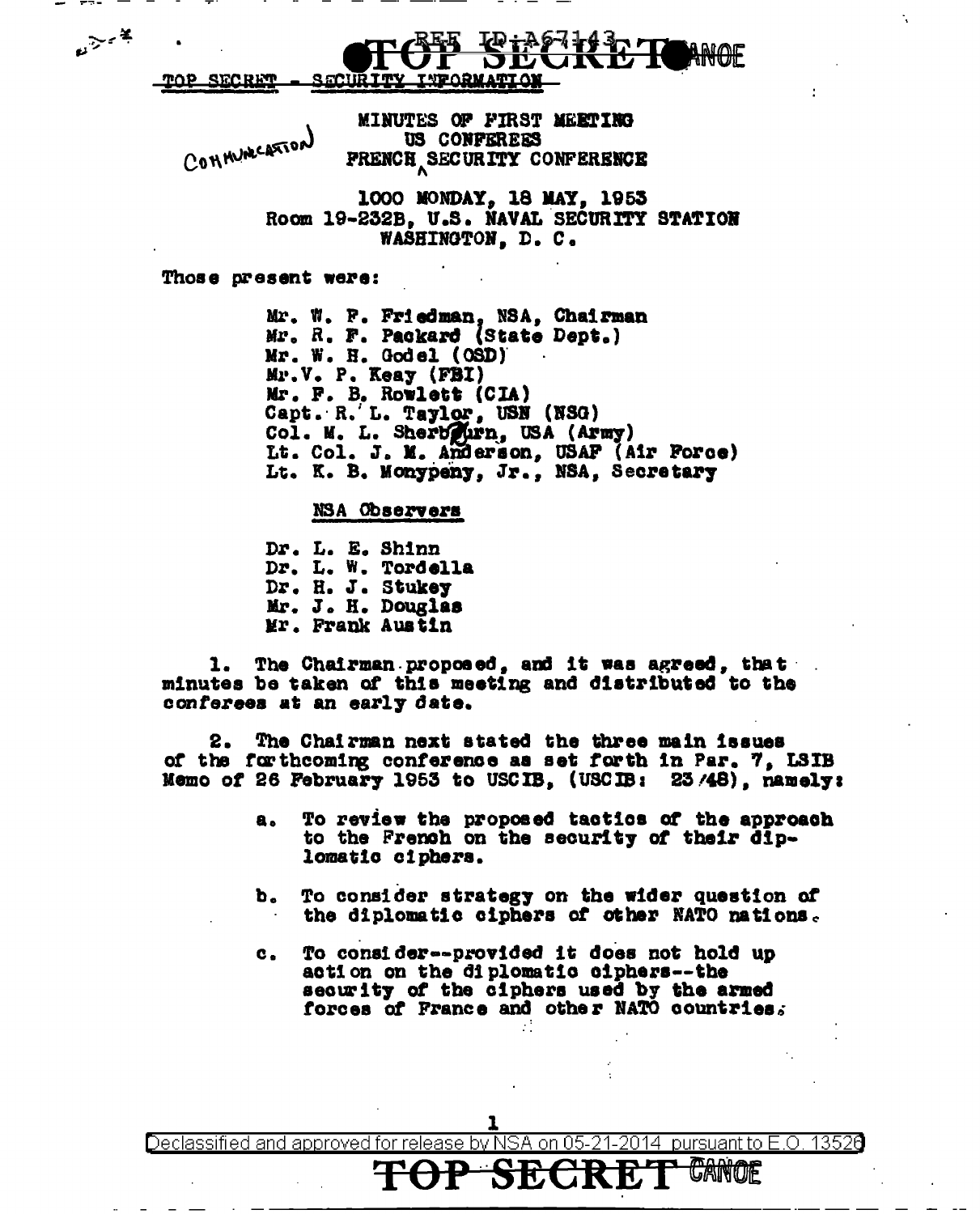

## TOP SECKET - SECURITY INPORMATION

د.<br>استخدام

The Chairman stated that it would be desirable to 3. draw up a US position paper in order to exchange viewpoints with the British prior to their departure from London. He noted that a USCIB ad hos committee, under the Chairmanahip of Mr. Polyzoides of the State Department, was attempting to complete a report today, and the paper should aid the US conferees in arriving at a sound US position. He added that until that report was available there was not much to be done other than to discuss and possibly agree on the proposal to be made to the UK delegation, as to the organizational structure of the conference.

4. After discussion, it was agreed not to suggest to the British the formation of an Executive Committee with two or more subcommittees, but rather to deal with all. problems as a committee of the whole, with perhaps the Heads of the two delegations meeting from time to time as a small committee for executive matters.

5. The Chairman noted that the Chairman. USCIB. had stated at the last meeting that reaffirmation by NSC (National Security Council) should be obtained of the 1951 US position with regard to what was to be done in the specific instance of the insecurity of the diplomatic communications of the French Minstry of Foreign Affairs. After detailed discussion of this matter it was agreed to recommend to USCIB that NSC be requested to review its decision on the specific case of France but only after the UK delegation had had an opportunity to present its facts and position in the premises.

In further discussion with respect to the position paper to be prepared and forwarded by the US, it was agreed that the Polyzoides report must be the basis for the work of the US conferees, and until that report was available it would be impossible to contabine a US position.<br>Christe US Confered to recom

7. Mr. Packard pointed out that there was also the question to consider of developing a firm opinion concerning physical and internal security. He suggested that the second report of the Tripartite Security Working Group report be digested.

8. The Chairman stated that he would approach Mr. John T. Elliot, Chairman, U.S. Team of the Tripartite Security Working Group, and request that his committee USCIB